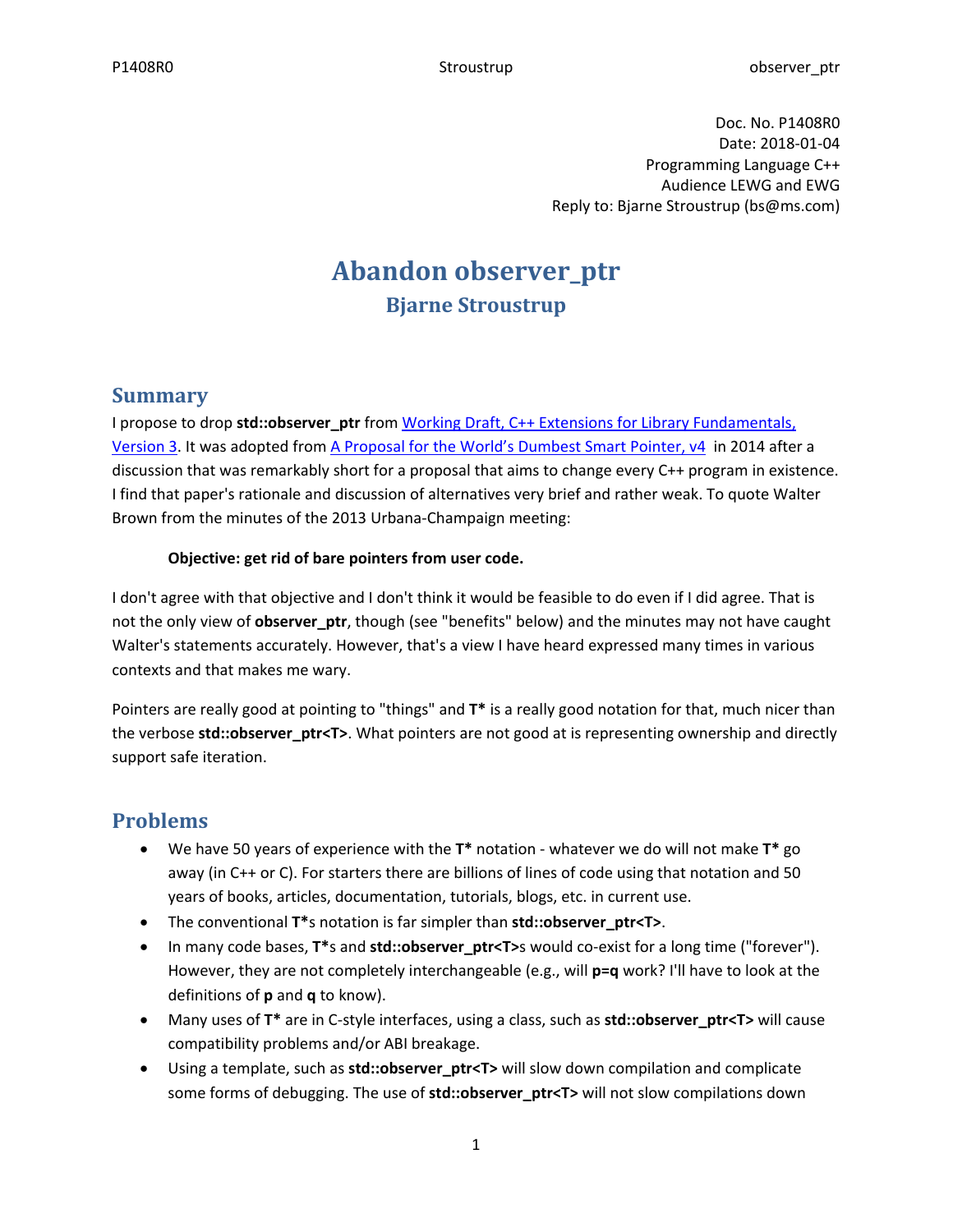much compared to **T\*** but it is part of a disturbing trend to add to header files which over the years have greatly increased the amount of code a compiler must process.

- Most **T\***s are non-owning, so **std::observer\_ptr<T>** is complicating the common case for the benefit of a minority case.
- Using **std::observer\_ptr<T>** will slow down unoptimized code.
- Adding **std::observer\_ptr<T>** would be seen as WG21 recommending its use over **T\*** (whether we want to do that or not) making these problems universal.

This would complicate teaching/explanation and reinforce C++'s reputation for complexity. Students of all ability want to know how a feature is implemented; explaining **std::observer\_ptr<T>**'s implementation is far, far harder than explaining **T\***. Using combinations of **T\***, **std::observer\_ptr**, and **std::unique\_ptr** would be necessary, and learning how to do this well is non-trivial (see "Usage concerns" below).

## **Benefits**

Obviously, **observer\_ptr** offers some benefits (or it would not have been voted in).

- Not all pointers are non-owning, so some way of distinguishing the two uses of pointers is obviously useful.
- You can't convert an **observer\_ptr** to a **void\*** without a cast. That is sometimes a benefit.
- You can't apply **delete** to an **observer\_ptr**. Good.
- You can't increment an **observer\_ptr**. That is sometimes a benefit.
- In a transition from a traditional codebase to one using explicit owners there can be a need to distinguish known non-owners (observers) from yet unexamined pointers.

The question thus becomes "do the benefits outweigh the problems?"

Do we have experience reports?

### **Usage concerns**

We can classify current used of pointers like this:

- *Owner*; that is, must be **delete**d
- *Non-owner*; that is, must not be **delete**d
- *Iterator*; that is, can be used with **++** and needs some "end of legal range" information for safe use; iterators should be non-owning.

Basically, an **observer\_ptr** is a non-owner that is not an iterator. I am very doubtful that's the right point in the design space.

Consider: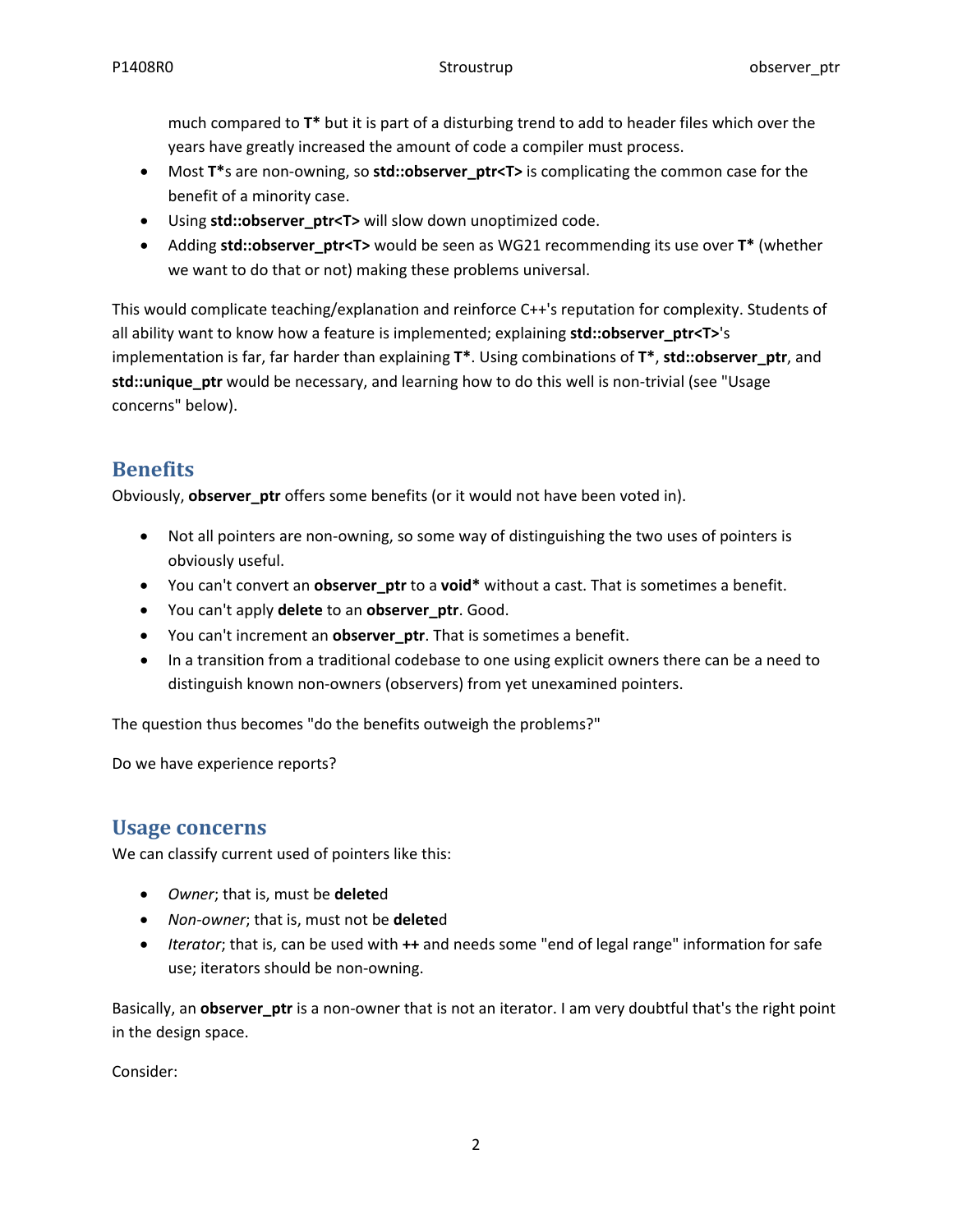```
void f1(std::observer_ptr<int>);
void f2(int*);
void g()
{
      observer_ptr<int> p{new int};
      int* q = new int;
      f1(p); // OK
      f2(p); // error
      f1(q); // error
      f2(q); // OK
      ++p; // error
      ++q; // OK (as ever)
      p=q; // error
      q=p; // error
      delete p; // error
      delete p.get(); // OK
      delete q; // OK (as ever)
      delete q.get(); // error (someone got confused)
}
```
We will have to decide whether functions take **observer\_ptr**s or raw pointers. Also our style of use, including the use of **new**, must take into account that **observer\_ptr**s serve only a very limited need.

For ownership, **unique\_ptr** is a good solution, so we would have to deal with combinations of **unique\_ptr**s, **observer\_ptr**s, and **T\***s.

For iteration and non-owning references to multiple objects (e.g., arrays), **Range**s and **span**s are (IMO) a much better solution than a mix of **observer\_ptr**s and raw pointers.

### **Alternatives**

If you need a pointer representing non-ownership, I suggest:

#### **template<typename T> using observer\_ptr = T\*;**

Until we replace that **typename** with the appropriate concept this will be the best definition:

- It allows people to mark pointers as non-owning.
- It doesn't create interface problems.
- It interoperates perfectly with **T\***s.
- The benefits from an **observer\_ptr** class could be had in the form of compiler warnings and static analysis tools.

However, I don't propose that because that is still "the tail wagging the dog" and doesn't keep the simplest and most common case simple. What we should do instead is to mark pointers that are owners